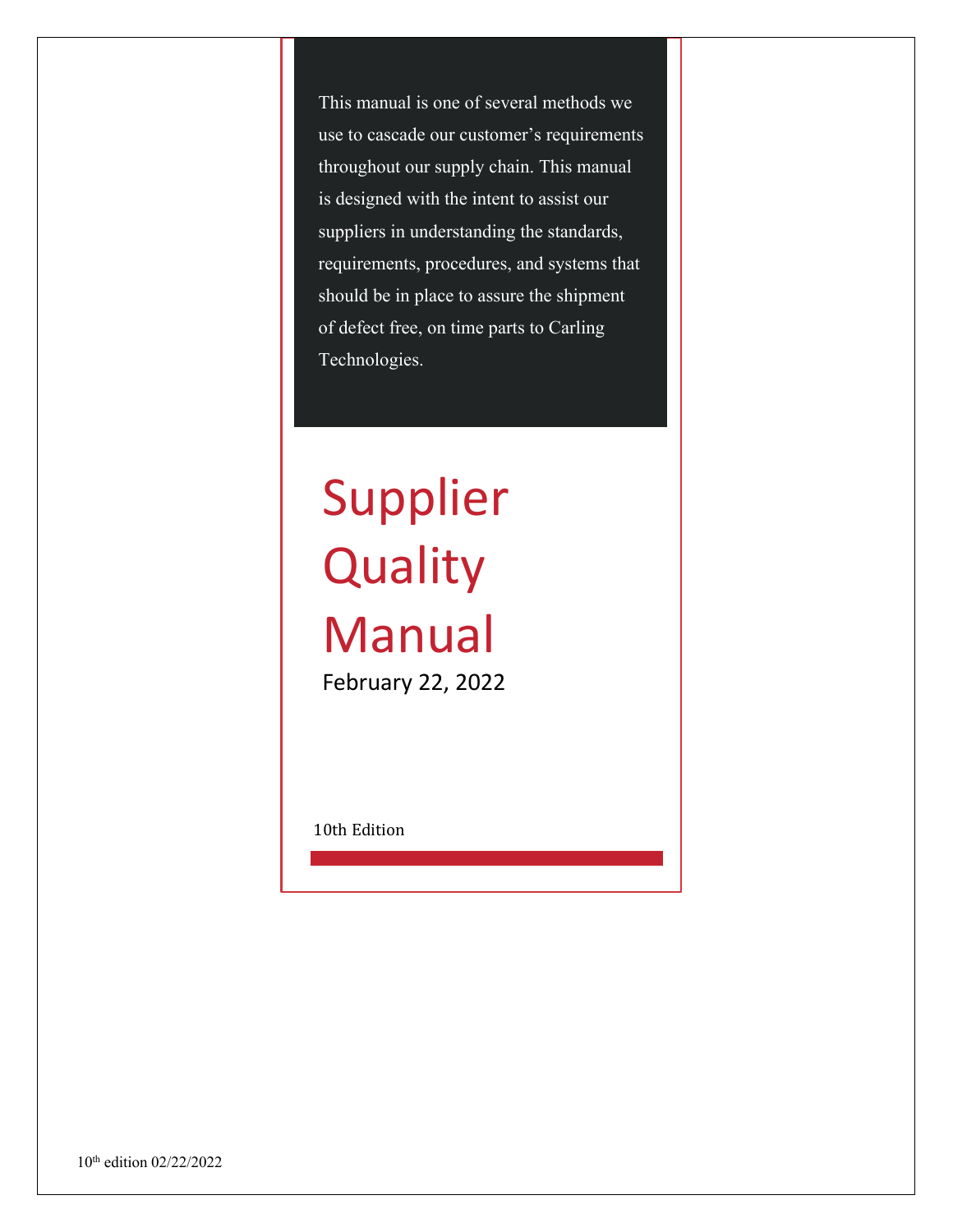



# **INTRODUCTION**

Carling Technologies subscribes to the eight quality management principles, one of which is "Mutually Beneficial Supplier Relationships". As a supplier to Carling Technologies, you play an important role in our success and the success of our customers.

Carling Technologies is committed to working with suppliers to ensure customer satisfaction through total conformance to customer expectations. Carling Technologies continually strives to improve the quality of products we supply to our customers. To do this, our suppliers must also strive for continuous improvement.

Carling Technologies will assist our suppliers whenever possible to meet our requirements. The responsibility for quality and on-time delivery, however, remain with the supplier.

Sincerely. Harold A. Wiegard Maks Ramsak

 $\Box$ 

Vice President Global Quality Vice President, Procurement & Global Supply Chain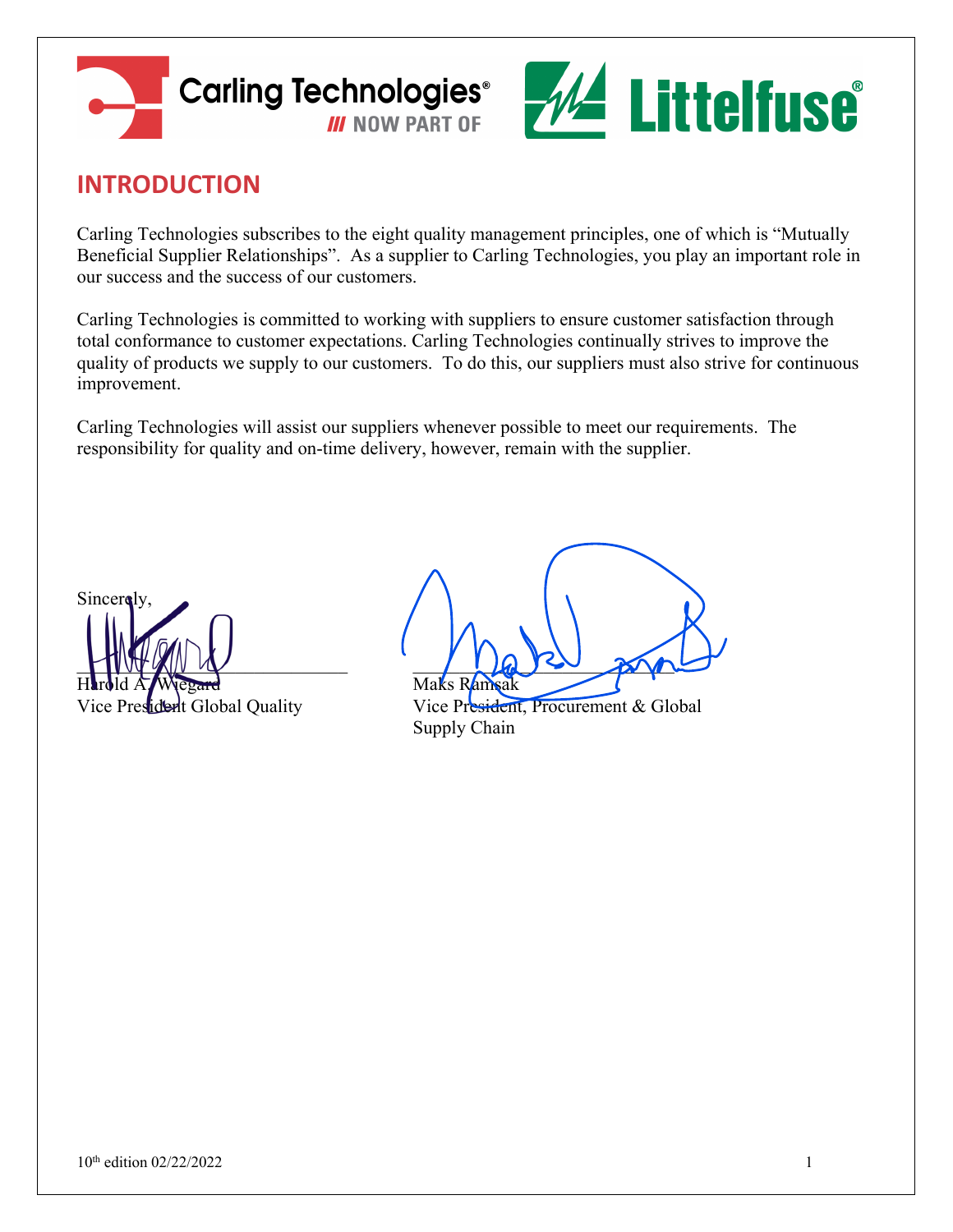# **Table of Contents**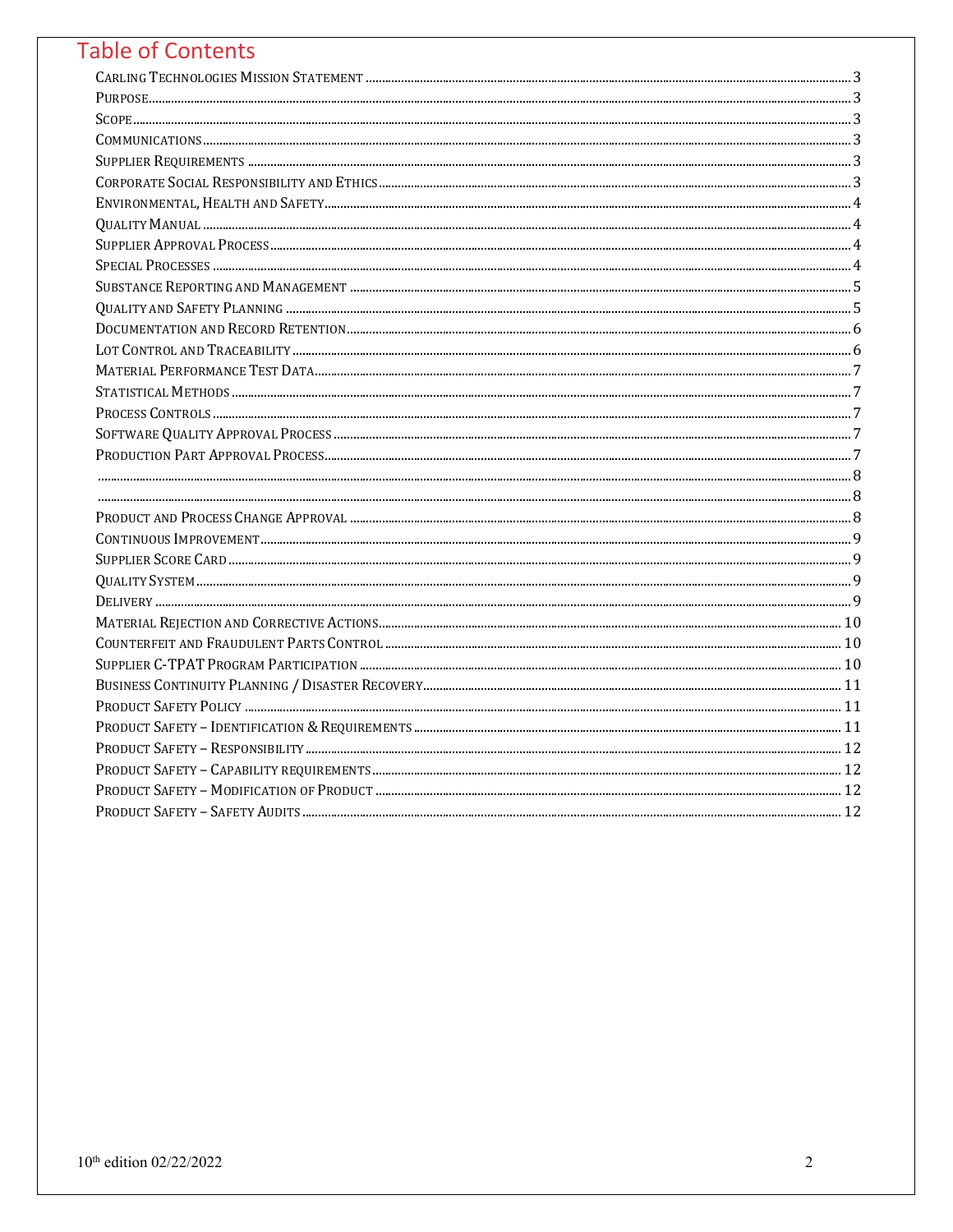#### **Carling Technologies Mission Statement**

Carling Technologies, now part of Littelfuse, commits to exceptional customer value through our relentless pursuit of operational excellence and zero defects, driving continuous improvement in everything we do. Engage with our customers to deliver best-in-class service and support; Leverage our applications expertise to understand our customers' needs and emerging opportunities; Deliver technology and products that provide innovation and reliable solutions to the market; Empower our people to create a data-driven and socially responsible culture that they are proud to be part of; Celebrate our individual and team successes.

#### **Purpose**

The SQM has been developed and provided to assist suppliers to understand the requirements of Carling Technologies regarding quality and management systems and in meeting the terms of Carling Technologies' purchasing agreement, engineering drawings, and specifications.

# **Scope**

This manual applies to all direct material/service external suppliers, providing Carling Technologies with materials, components, software, products, processing, and related services. This manual applies to indirect material/service suppliers only when a Carling Technologies Purchase Order requires it. The requirements outlined herein are an integral part of Carling Technologies' total requirements.

## **Communications**

Carling Technologies' official language is English. All formal communications with Carling Technologies must be in English. Documents may display the native language when integrated in parallel with the English translation. In this instance, the English translation is the one valid version. A specific Carling Technologies facility may allow exceptions for direct communications meant for that facility only.

#### **Supplier Requirements**

Suppliers are responsible for understanding and meeting the requirements of this manual. Failure to meet these requirements may result in the loss of existing and/or future Carling Technologies business, in addition to reimbursement of the cost to Carling Technologies resulting from those failures.

- Suppliers shall adopt the standards of Zero Defects and 100% On Time Delivery to Carling Technologies.
- Suppliers shall understand that any established PPM target is not an Accepted Quality Level but represents an intermediate continuous improvement step toward shipment of components/materials meeting the Zero Defects requirement.
- •

# **Corporate Social Responsibility and Ethics**

Carling Technologies is committed to respecting the highest standards of labor, health and safety, environmental, ethics and management systems. Carling Technologies requires its supplier to operate in accordance with the principles and requirements, as applicable, in this Carling Technologies (part of Littelfuse) Supplier Code of Conduct, and in full compliance with applicable laws and regulations: https://www.littelfuse.com/~/media/aboutus/supplier-quality/supplier-code-of-conduct-en.pdf?la=en We require our critical Suppliers to, at a minimum, comply with the requirements of the RBA Code of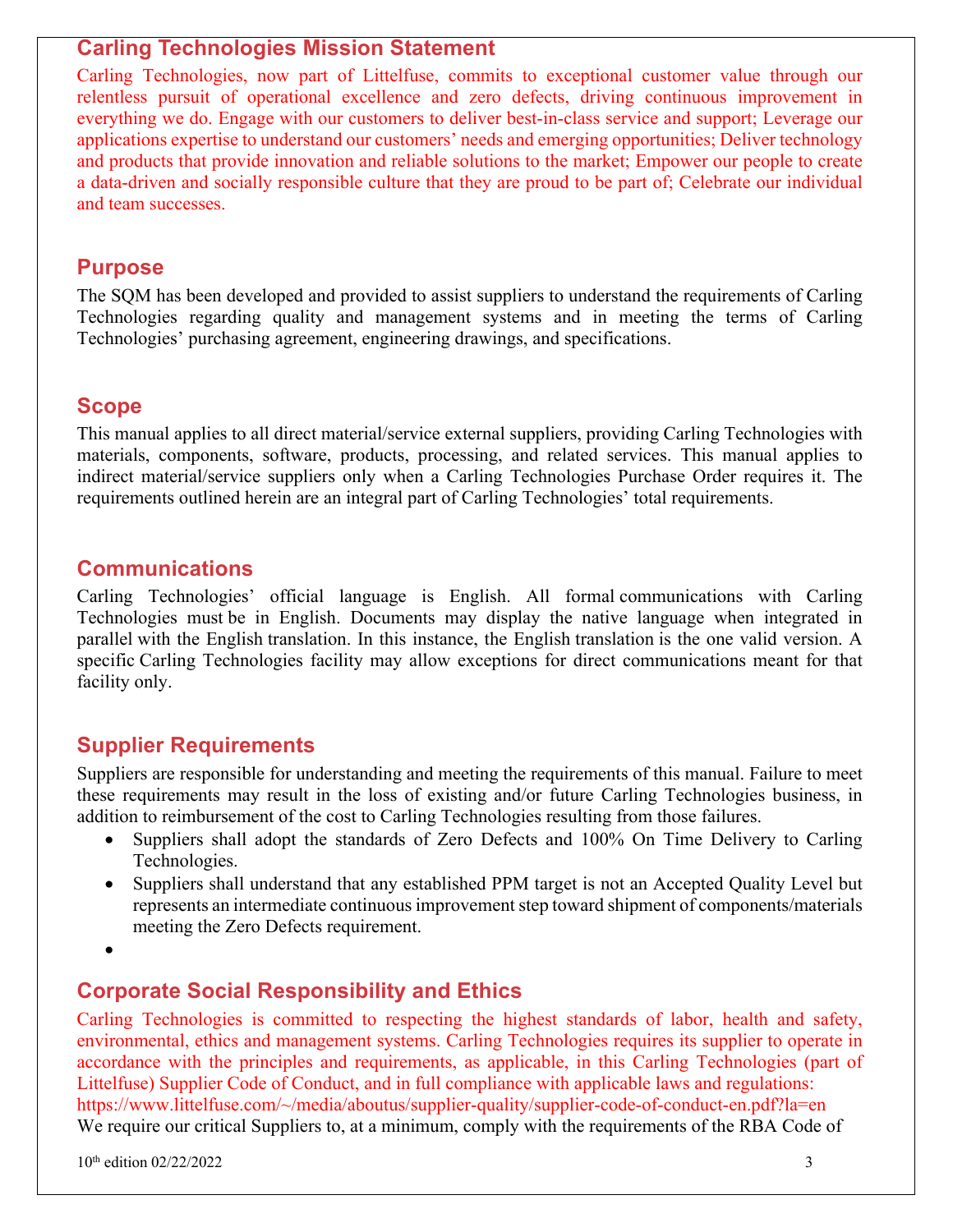Conduct http://www.responsiblebusiness.org/standards/code-of-conduct/ . We require critical suppliers to have an active Code of Conduct or Ethics Policy that addresses all sections outlined in the RBA Code of Conduct. Carling will notify the critical suppliers directly if the supplier is on the Critical Supplier List.

# **Environmental, Health and Safety**

Protecting the environment and the health and well-being of our employees, neighbors and business partners is a key principle of Carling Technologies. As such, we expect our critical suppliers to also adopt the same principals and we further expect them to work with their suppliers to the same end. We expect our critical suppliers to, at a minimum, comply with the Responsible Business Alliance (RBA) Code of Conduct and we encourage our suppliers to adhere to the current ISO14001 requirements.

#### **Quality Manual**

Upon request, the Supplier shall furnish Carling Technologies with a copy of their Quality Management System Manual.

# **Supplier Approval Process**

Carling Technologies requires all Suppliers to be approved prior to the issuance of purchase orders. Carling Technologies must approve all Suppliers, regardless of approvals by customer or other entities. The Supplier selection process for production components begins when Carling Technologies has a requirement for a new material, or Carling Technologies is looking at alternate sources of supply for existing materials, services or products.

The Carling Technologies Supply Chain Group has the ultimate responsibility to identify suitable Suppliers. The procurement group provides a Supplier Quality Survey (QAF-160) to the Supplier. Should there be any deficiencies noted by the Carling Technologies Quality organization, the Quality Manager or designee will communicate these issues to Carling's Supply Chain team and the supplier for resolution. The Global Quality Manager or designee will identify the audit results as follows: "Approved", "Conditionally Approved", or "Disapproved". The Global Quality Manager and the Vice President, Procurement and Global Supply Chain or their designee will determine whether we can proceed with the Supplier with Conditionally Approved status.



**\*Documentation: QAF-160, Signed SQM, Account set-up form, Bank/ Credit references, ACH and CQI**

# **Special Processes**

This document establishes Carling Technologies' quality requirements for suppliers who design, manufacture or control Heat Treatment, Plating, Coating, Welding, Soldering, Molding and/or Castings Systems. Each supplier of these special processes is required to complete the following AIAG CQI assessments as part of the QAF-160 or initial validation, and then annually:

- CQI-9 Special Process: Heat Treating System Assessment
- CQI-11 Special Process: Plating System Assessment
- CQI-12 Special Process: Coating System Assessment

 $10^{\text{th}}$  edition 02/22/2022 4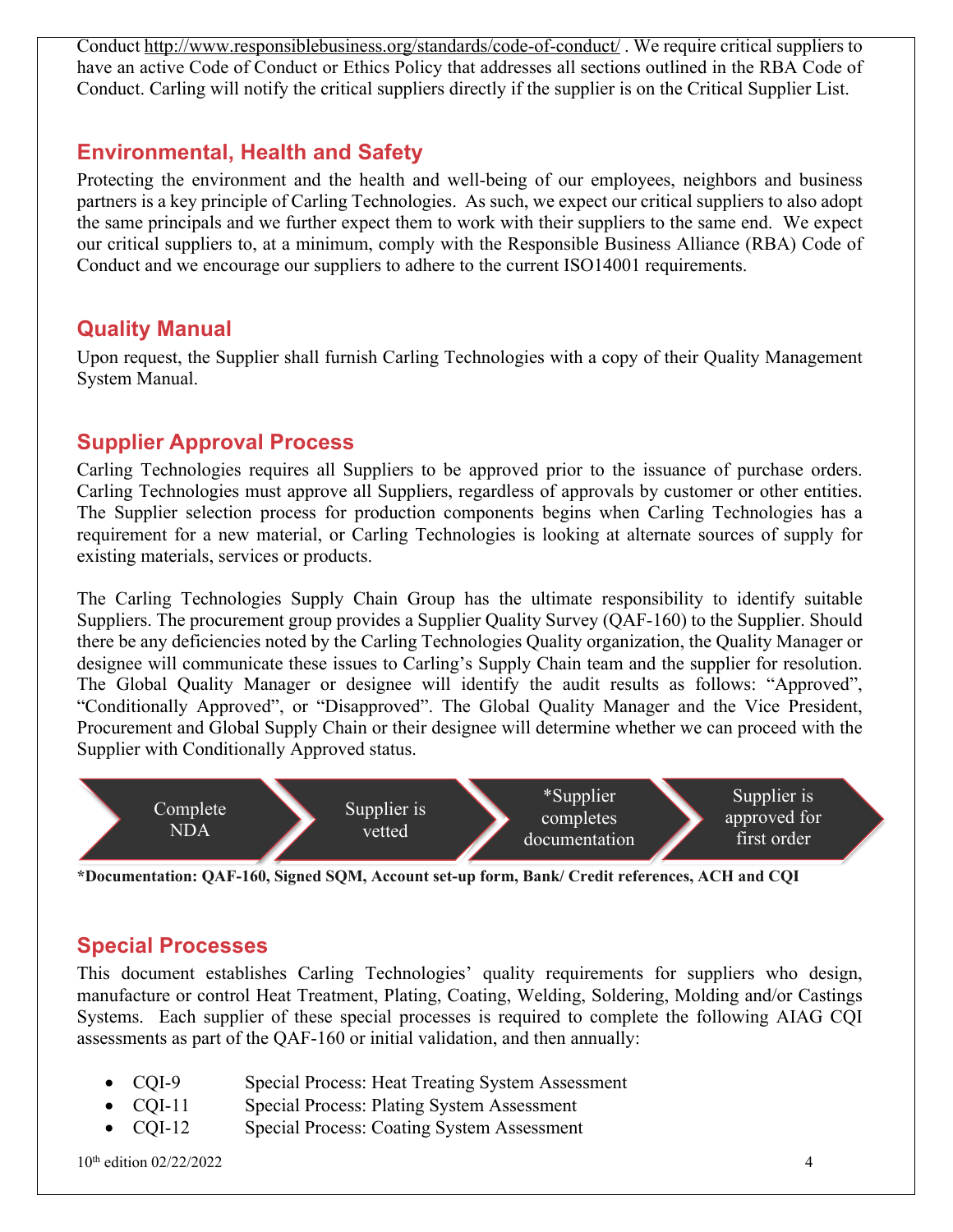- CQI-15 Special Process: Welding System Assessment
- CQI-17 Special Process: Soldering System Assessment
- CQI-23 Special Process: Molding System Assessment
- CQI-27 Special Process: Castings System Assessment

# **Substance Reporting and Management**

The introduction of new/additional restricted and banned substances are ever changing and we expect our suppliers to remain current to the latest requirements. We will periodically audit the materials shipped and we request that the supplier also audit their sub-tiers suppliers for conformance. When applicable Suppliers must certify that the products/materials shipped to Carling are in compliance, and/or submit the applicable documentation as notified by the Carling representative.

We require compliance to the current standards:

- Restriction of Hazardous Substances (RoHS):
	- o https://ec.europa.eu/environment/waste/rohs\_eee/index\_en.htm
- Registration, Evaluation, Authorization and Restriction of Chemicals (REACH)**:** o https://www.echa.europa.eu/regulations/reach/understanding-reach
- Safe Drinking Water and Toxic Enforcement Act of 1986 (California Prop 65):
	- o https://oehha.ca.gov/proposition-65

Other Substance Reporting:

We may also require compliance to the following banned substances requirements, Canadian Environmental Protection Act, Low Halogen or Halogen Free, Ozone Depleting substances, radioactive substances or asbestos. At times, our customers have their own restricted/banned substance lists. Any customer specific requirements will be communicated via the QAF-800 process and flowed down through this agreement and purchase order requirements.

Substance Management:

- Conflict Minerals (Yearly basis): http://www.responsiblemineralsinitiative.org/
	-
- International Material Data System (Carling's IMDS account number 31900): o http://www.mdsystem.com/imdsnt/startpage/index.jsp)

# **Quality and Safety Planning**

Sufficient quality planning must be done before mass production to minimize problems after industrialization. This planning may involve the use and/or creation of:

- Design documents
- DFMEA (if supplier is design responsible)
- Equipment, tooling and facility requirements
- Material sourcing and testing
- Process Flow Charts
- PFMEA
- Control Plans
- Initial Process Studies using quality indices such as Ppk or Cpk for important variable

characteristics.

- MSA Gauge Studies
- PPAP Submission
- Process Work Instructions
- Process Control condition or set-up sheets
- Training and Qualification of Team Members
- Pilot production runs and analysis
- Others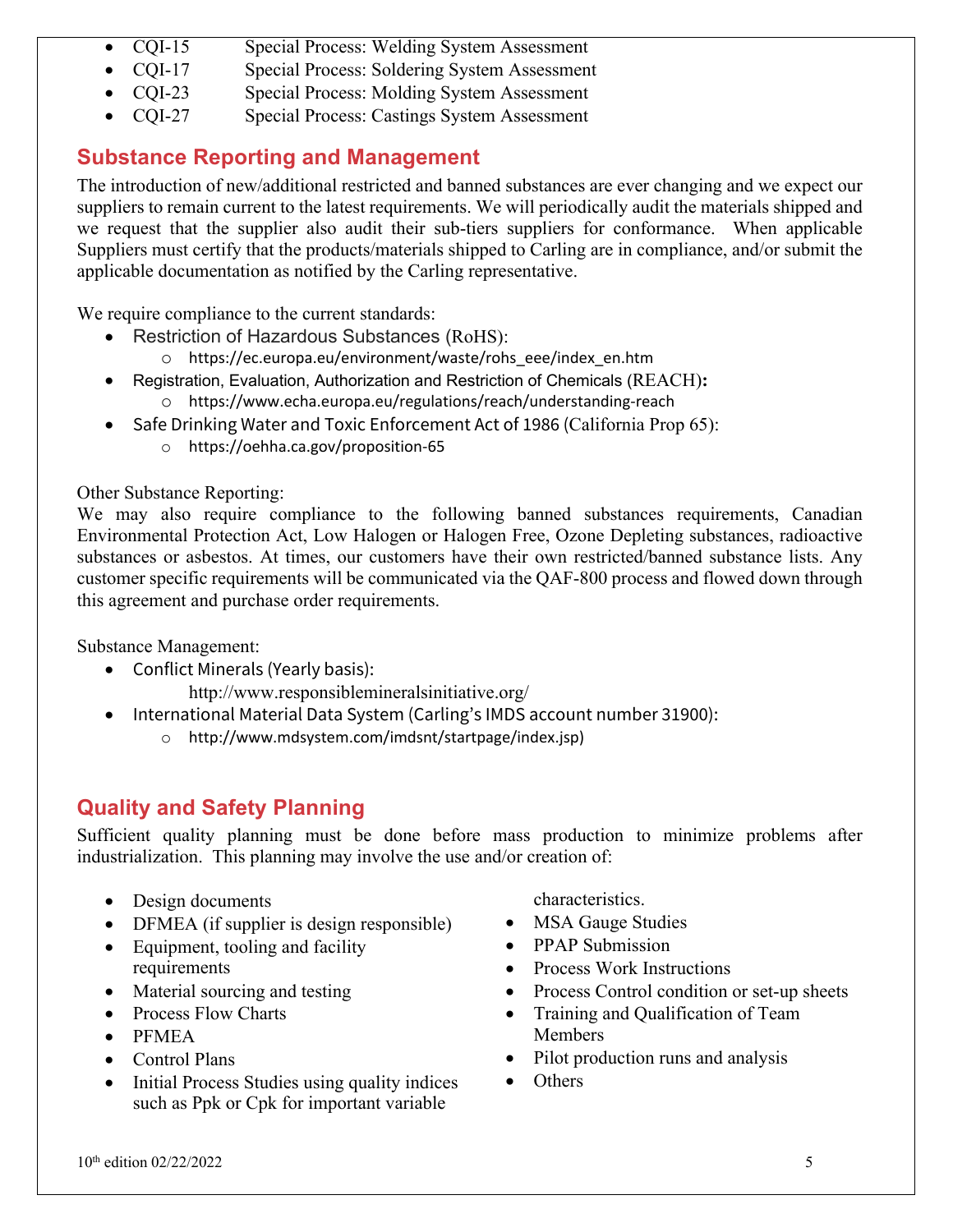Safety characteristics shall be controlled with SPC charts and made available to Carling Technologies upon request. Special product and process characteristics will be identified by Carling Technologies in addition to those selected by the Supplier through knowledge of the product and process.

All special characteristics shall be identified in the Control Plan, PFMEA and operator instructions with the Carling Technologies special Symbol. [CC] is denoted on the drawing for special characteristic, critical characteristics product safety characteristics. The product safety characteristics is applied to the entire products class and requirements will be stated on the supplier purchase, part print order and/or Technical Specification. Carling Technologies purchase order and/or part print will also provide supplier's instruction on management of these special characteristics which includes and not limited to Cpk analysis, Packaging/Handling/Storage requirements and flow down of requirements.

Some of the symbols used on part print by Carling Technologies are as follows –

 $\triangle$  Denotes significant characteristics on a feature which requires supplier's to never exclude it from inspection or sampling to be approved by Carling Quality or Engineering.

**A** Denotes SPC controlled characteristics on a feature, please refer to Statistical Methods section

 $\angle K$  Denotes Cpk controlled dimension on a feature, please refer to the statistical methods section. This applies to tooling orders and usually eliminated after a certain confidence level is achieved.

An on-site audit is required for all components/materials/services identified as safety critical. Guidelines for quality planning activities should follow the AIAG Advanced Product Quality Planning reference manual.

# **Documentation and Record Retention**

The following quality related data, records and procedures must be retained and kept for the life of the program (including service) plus 1 year:

- Statistical Quality Data
- Inspection and Test Results Data
- All Initial sample data
- Corrective action reports
- Receiving inspection information
- Control Plans / PFMEA / DFMEA / Flowcharts
- Quality procedures and system descriptions
- Written instructions, Test and Lab Instructions
- Test Procedures

These documents must be retained in such a manner that they can be made available to Carling Technologies within 48 hours of request.

#### **Lot Control and Traceability**

Carling recommends suppliers to have an effective system of traceability that ensures all delivered product can be traced from a finished product in the final application back to specific lots, sub-components, parts, blanks and raw materials. Lot traceability records must be kept on-hand and be available to Carling Technologies upon request for a period equal to 15 years from the end of production or as indicated by Carling Technologies.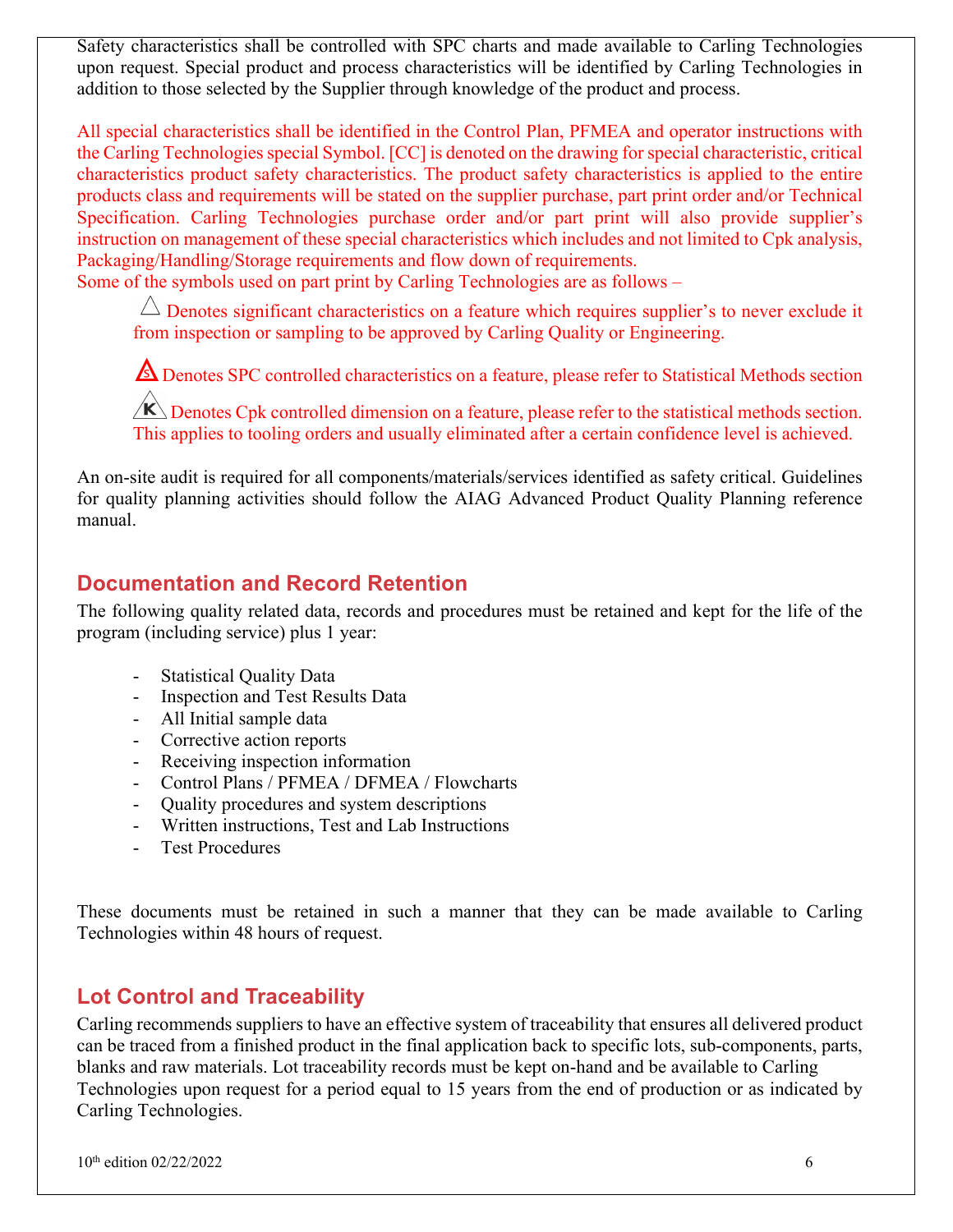#### **Material Performance Test Data**

The supplier is responsible for conducting and submitting all material and performance testing as specified on the print with the PPAP package. If the supplier is not capable of performing all tests, they can contract the service with a qualified source such as the sub-supplier or a third-party laboratory or test facility. Carling recommends that the contracted source shall be an accredited facility (A2LA, ISO 17025).

## **Statistical Methods**

Suppliers are expected to utilize appropriate statistical methods, when required by drawings, for process control, process improvement, evaluation of process capability and other applications. Such statistical methods may include:

- Process Capability studies *(CP, CPK, PPK)*
	- Pareto Analysis

• Trend Charts

• SPC charts

The supplier may be asked to provide statistical data to verify process control and capability. This request will come from a Carling Technologies Quality representative. A minimum CPK value of 1.67 must be achieved for all safety critical identified components. Additionally monitoring of PPK may also be required. For all other features requiring SPC, must maintain a minimum 1.33 Cpk. All statistical data is subject to be requested at any time (i.e., per shipment, Monthly, Quarterly, etc.). In an event the process is not capable of meeting these Cpk requirements, Carling Technologies may approve shipment provided 100% inspection of the feature is performed and the feature is within specification.

Use of statistical methods mentioned above is fully explained in the AIAG Statistical Process Control (SPC) manual.

#### **Process Controls**

The supplier is expected to establish, control and document production methods that will result in products that meet all Carling Technologies requirements.

#### **Software Quality Approval Process**

When product includes custom created software, the activities for engineering consist of software development via the APQP process. The software shall be developed according to organization-wide processes tailored to the product being developed via the APQP process. The maturity of the software development process is expected to demonstrate the characteristics for repeatable, managed and defined processes. At times, Carling technologies will request evidence of consistently achieving software process maturity. Carling Technologies may require suppliers to be ASPICE Level 2 or 3 certified.

#### **Production Part Approval Process**

Suppliers to Carling Technologies may be required to comply with the PPAP submittal procedure and Carling Technologies PPAP approval documented on a PSW prior to shipping production parts. Carling Technologies will provide assistance, if needed. Contact your Carling Technologies Quality representative for the PPAP procedure and guidance or follow guidelines of the AIAG Production Part Approval Process reference manual.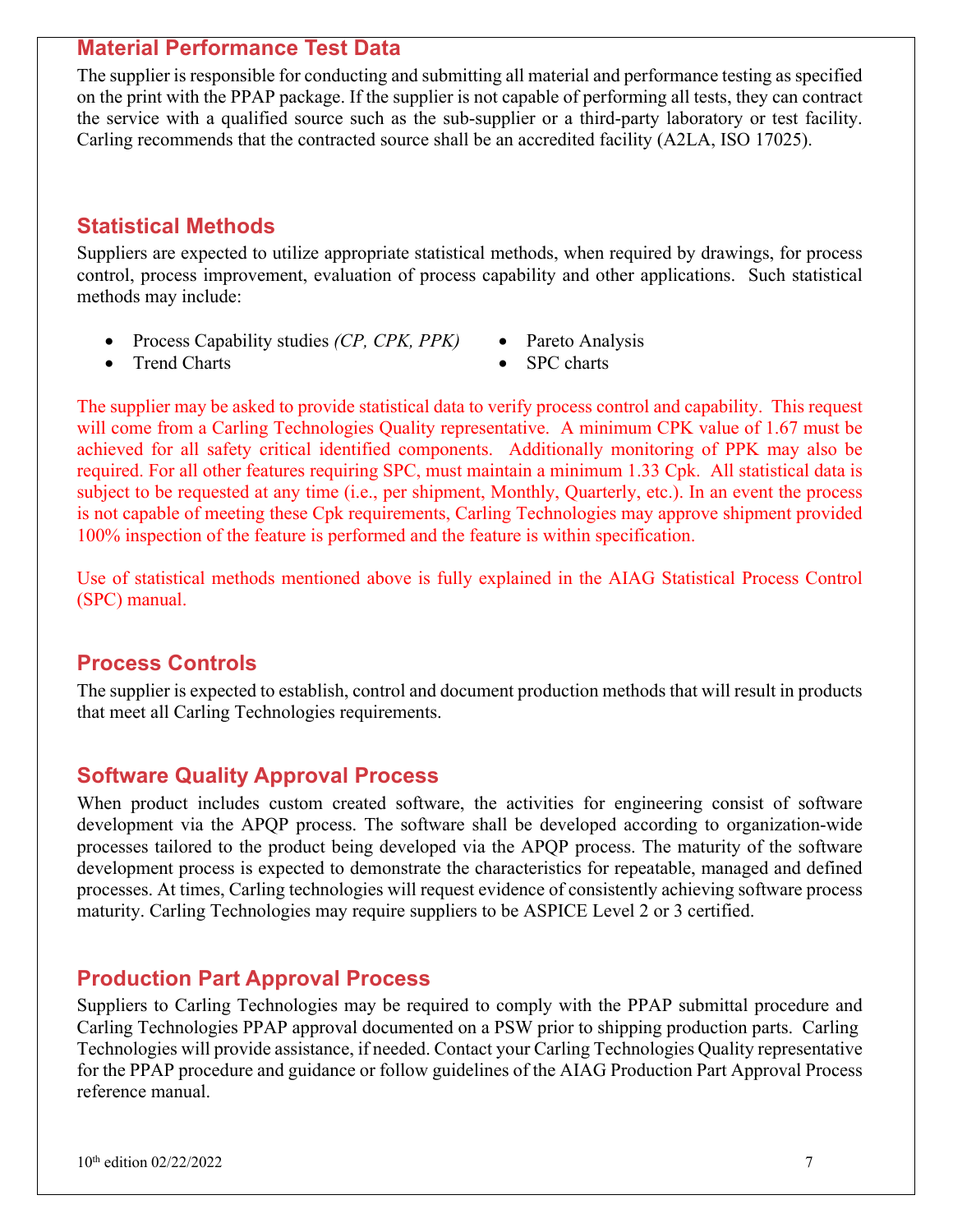

# **Product and Process Change Approval**

The supplier will not make product or process changes or deviations, without prior written authorization from Carling Technologies

Any request for drawing changes, process changes or part deviation must be communicated in writing to the appropriate Carling Technologies buyer via Carling's QAF-670 form. The request should explain in detail; the requested change, the reason for the request, the cost/savings and benefits. This request may include, but is not limited to changes in:

- Manufacturing Location
- Material Processing
- Sequence of Processing, Manufacturing / Process methods
- Bill of Materials (BOM's) and their sources
- Design
- Quality Control Techniques (inspection and test)
- Sub-Suppliers (including Tier 2 and Tier 3)
- **Fixtures**
- Gages
- Dies
- Tooling
- Packaging Changes
- Rework or any activity not included in the initial PPAP/validation
- RoHS, REACH, SVHCs or other environmental requirements
- Software changes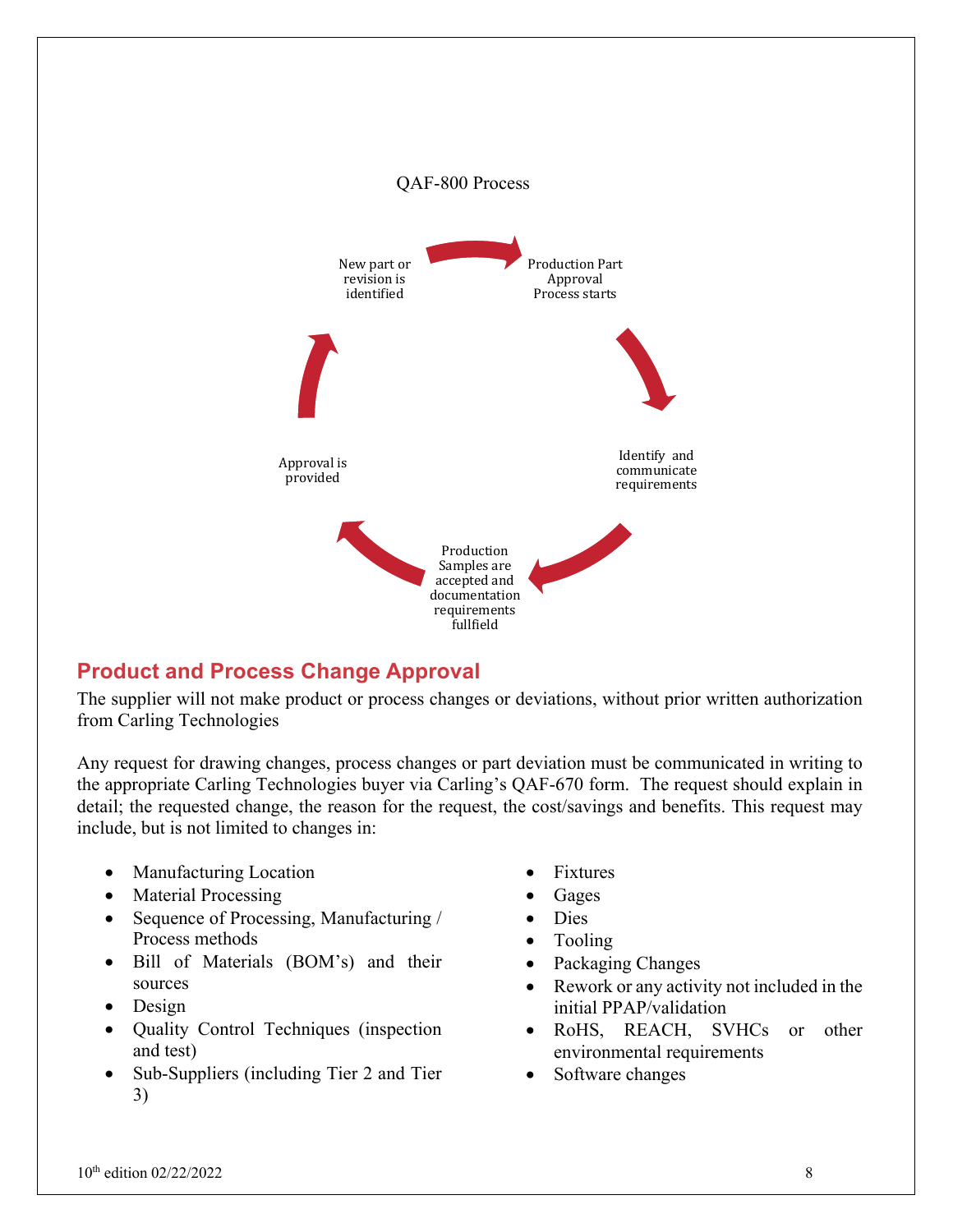#### **Continuous Improvement**

Carling Technologies strongly encourages its business partners to adopt a continuous improvement strategy. Please remember, any changes to design/product/process/materials that have been previously approved must be approved by the Carling Technologies Quality function prior to implementation. It is advisable to notify Carling Technologies as early in the CIP process as possible to avoid unnecessary delays.

#### **Supplier Score Card**

Carling Technologies will utilize a Supplier Score Card to rate its suppliers. The Supplier Score Card is a comprehensive, cross-functional, evaluation of a supplier's quality performance. This rating is used to develop the supply base and improve the quality of the product supplied. It is also used to determine future business opportunities with a supplier.

The supplier quality performance rating will be generated monthly by Carling Technologies and forwarded to the supplier. Any supplier that has a conditional performance for three consecutive months or is unacceptable is required to submit corrective action and/or will be subject to audit by Carling Technologies. Failure to receive acceptable performance may result in removal of supplier from the approved supplier list.

Suppliers are measured using the following criteria:

- Quality (PPM, Reject Occurrences, Line Disruptions)
- Delivery (OTD)
- Support (SCARs, Quality System)

#### **Quality System**

Suppliers of automotive products and services to Carling Technologies will be, at a minimum, registered to the current ISO 9001 standard. In addition, certain products/suppliers must be compliant to the requirements of IATF16949 standard and ideally, be registered.

Certification must be maintained, and any loss of certification or change to certification status, for whatever reason, must be reported to Carling Technologies. Carling Technologies reserves the right to perform Quality System Assessments at any time, with proper notice given to the supplier. Poor Supplier performance could also trigger a Quality System Process audit.

#### **Delivery**

Suppliers are expected to achieve 100% on-time delivery (defined as the agreed to delivery date to the specified Carling Technologies facility), in the correct quantity, according to the Purchase Order requirements. Suppliers delivering less than 100% on time may be required to submit a corrective action plan to improve and meet the requirement. Suppliers may be responsible for all costs incurred by Carling Technologies as a result of late shipments. If the supplier is unable to ship product as scheduled, a late shipment notification via E-mail and/or telephone communication must be sent to the suppliers' designated Carling buyer, indicating the reason for the delay and the target date for supplying the product and a corrective action plan. For expedited shipments, due to supplier issues, the supplier will assume responsibilities for the expedited portion of the shipping costs.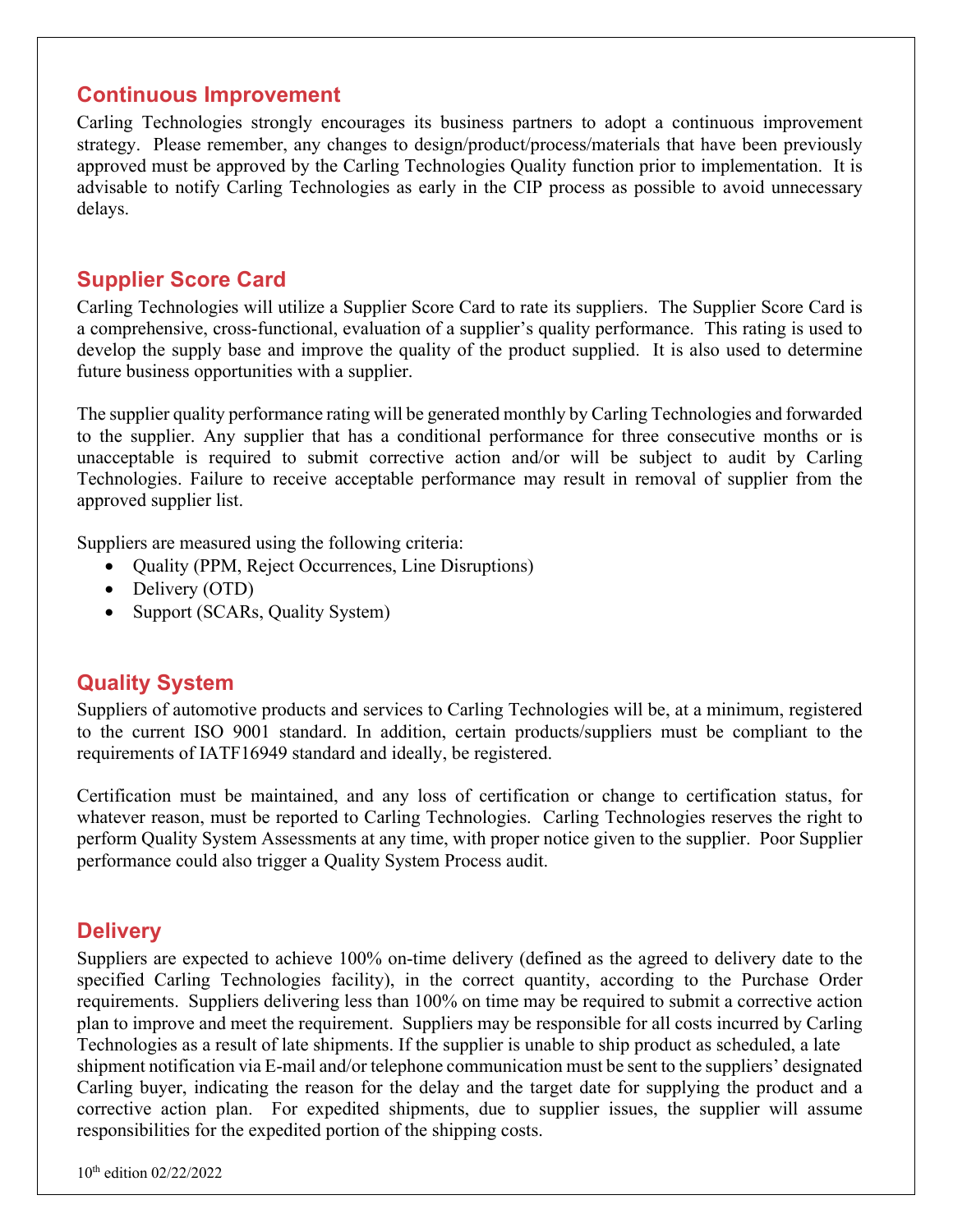# **Material Rejection and Corrective Actions**

If the supplier ships nonconforming products to Carling Technologies, the quality department will place the material on hold and notify the supplier. The initial contact will be by e-mail containing a Supplier Corrective Action Request (SCAR) to the designated supplier contact person. Suppliers are required to use disciplined problem-solving methods to investigate and eliminate the root causes of defective product and implement effective preventive/corrective action. Carling Technologies requires the use of the Carling Technologies SCAR or other similar 8D format. The supplier response must include the following:

- Implementation of Containment Actions
- Implementation of Temporary Corrective Actions
- Determination of Root Cause (five whys for occurrence and five whys for detection)
- Implementation of Permanent Corrective Actions
- Verification of the effectiveness of actions taken

Suppliers are required to initiate containment activities within 2 business days and final corrective action response within 10 business days after SCAR notification. Validation/Verification of the effectiveness of the correction action is required within 30 business days after the SCAR notification.

Carling Technologies may debit the supplier \$250 per instance for administrative costs of Material Rejections and SCAR's. Charge-back fees may be imposed on suppliers who are unable to replace, sort or inspect materials that have been agreed to be out of specification should the component/material in question be needed and the supplier cannot replace or sort or inspect the materials.

Supplier Support Requirements to address the following items:

- On-Site Sort and/or Rework with supervision
- Third Party Sort and/or Rework
- Formal Corrective Action Response
- Return Goods Authorization
- Certified Replacement Stock

#### **Counterfeit and Fraudulent Parts Control**

Carling Technologies has modeled its Counterfeit and Fraudulent Parts Control process to comply with the SAE Standard AS5553 (Counterfeit Electronic Parts: Avoidance, Detection, Mitigation and Disposition). Carling requires all electronic parts will only be procured directly from the original manufacturer or through a franchised distributor.

# **Supplier C-TPAT Program Participation**

The Customs-Trade Partnership Against Terrorism ("C-TPAT") is a joint United States Customs-business initiative to build cooperative relationships that strengthen overall supply chain and border security to protect against the introduction of terrorists and weapons of mass destruction into the United States.

Through this initiative, US Customs asks importers into the United States, such as Carling Technologies,

to ensure the integrity of their security practices and communicate security guidelines to their business partners within the supply chain.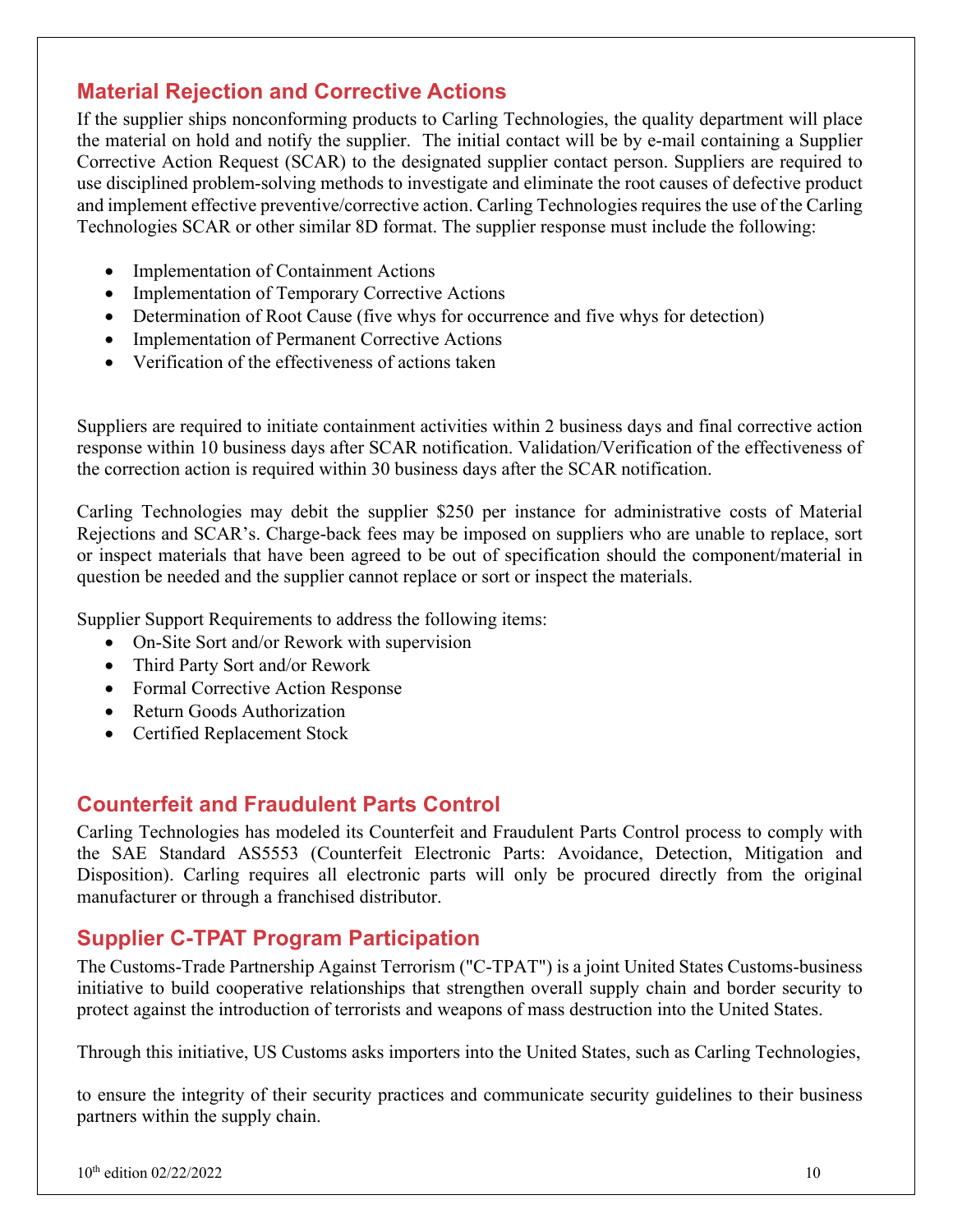As part of the C-TPAT program, Carling Technologies is obligated to develop and implement a program to enhance security throughout our supply chain in accordance with C-TPAT Minimum Security Criteria (MSC) guidelines. In order to meet our responsibility, Carling Technologies may ask you to review the C-TPAT security recommendations appropriate for your business, to respond to a questionnaire designed to assess your conformance to those recommendations, and to agree to address those areas where your company's security program should be improved in order to conform to the recommendations.

We also require our suppliers to ensure that carriers they use are compliant with all sanitization laws and any pallets used are compliant with International Standards For Phytosanitary Measures No. 15 (ISPM-15).

## **Business Continuity Planning / Disaster Recovery**

Suppliers are expected to develop and have available upon request a documented Business Continuity Plan, which would allow for the uninterrupted flow of parts/services to Carling.

#### **Product Safety Policy**

Principle: Carling Technologies is committed to product safety. For those applications identified as safety critical, product safety will always be the primary consideration during the product design life cycle, manufacture, marketing, and sales of Carling Technologies' products. Carling Technologies employees must understand and follow all applicable standards, and procedures during product development, manufacturing and marketing for meeting all safety requirements and must report any safety related concerns in a timely manner. Carling Technologies management is responsible for addressing reported concerns and ensuring the products meet all safety related concerns. This principle applies globally to all employees, as well as suppliers and any agents acting on behalf of Carling Technologies.

#### **Product Safety – Identification & Requirements**



Safety requirements are determined based on the potential of a feature, product or system to create a personal hazard to any person in contact with the products or effects caused by the product. Suppliers of a safety critical part are categorized as a Safety Part Supplier.

Carling Technologies customers shall convey product safety requirements in technical specification, purchase orders and drawing requirements. [CC] is the symbol used for critical characteristic and/or product safety on Carling Technologies print. All requirements will also be clearly stated in the purchase order. In an event the supplier is unclear on any requirements; they are required to contact Carling Supply Chain or Quality on the pretext of clarification or more information. This shall be conducted at the supplier contract review stage or QAF-800 stage.

The methods used for marking lot/serial numbers on safety critical parts must support identification, traceability and failure investigation through all phases of the product 's life.